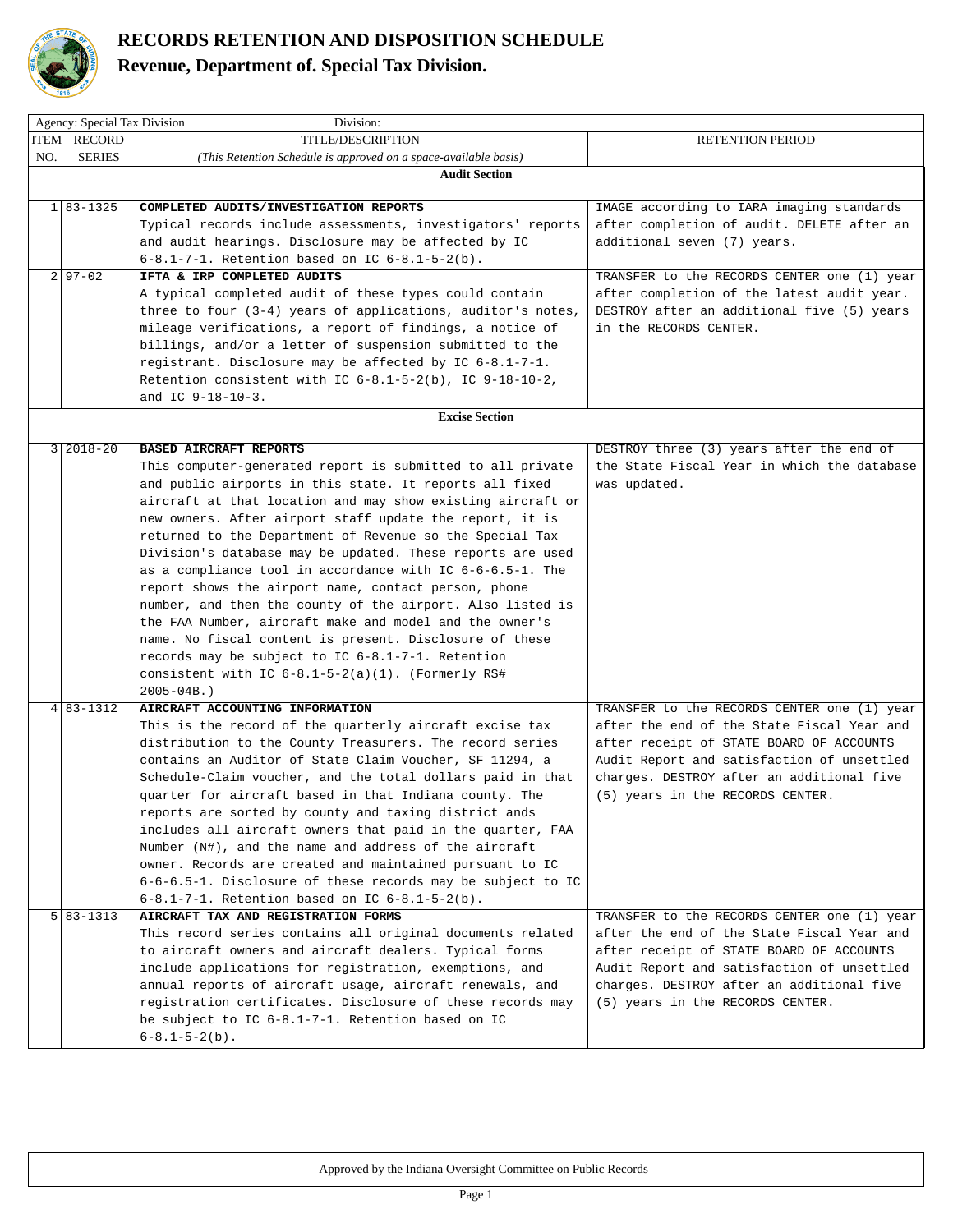| $6 87-80$     | HAZARDOUS WASTE LAND DISPOSAL TAX RETURN (SF 46244, IDOR                                                          | TRANSFER to the RECORDS CENTER one (1) year          |
|---------------|-------------------------------------------------------------------------------------------------------------------|------------------------------------------------------|
|               | FORM HW-020) AND HAZARDOUS WASTE DISPOSAL TAX SCHEDULE                                                            | after the filing date and after receipt of           |
|               | A tax is imposed on the disposal of hazardous waste in                                                            | STATE BOARD OF ACCOUNTS Audit Report and             |
|               | Indiana. The operator of the disposal facility is liable                                                          | satisfaction of unsettled charges. DESTROY           |
|               | for this tax. Statutory provisions for this tax are listed                                                        | after an additional five (5) years in the            |
|               | pursuant to IC 6-6-6.6-1. Disclosure of these records may                                                         | RECORDS CENTER.                                      |
|               | be subject to IC 6-8.1-7-1. Retention consistent with IC                                                          |                                                      |
|               | $6 - 8.1 - 5 - 2.$                                                                                                |                                                      |
| $7 96-32$     | INDIANA UNDERGROUND STORAGE TANK FEE RETURN (SF 46022, IDOR                                                       | TRANSFER to the RECORDS CENTER one (1) year          |
|               | FORM UST-1)                                                                                                       | after the filing date and after receipt of           |
|               | Pursuant to IC 13-23-12-1, each year the owner of an                                                              | STATE BOARD OF ACCOUNTS Audit Report and             |
|               | underground storage tank that has not been closed by July 1                                                       | satisfaction of unsettled charges. DESTROY           |
|               | of any year under rules adopted under this chapter or under                                                       | after an additional five (5) years in the            |
|               | a requirement imposed by the Commissioner of the Indiana                                                          | RECORDS CENTER                                       |
|               | Department of Environmental Management before the adoption                                                        |                                                      |
|               | of rules shall pay to the Department of Revenue thru the                                                          |                                                      |
|               | Fuel and Environmental Tax Division an annual registration                                                        |                                                      |
|               |                                                                                                                   |                                                      |
|               | fee. Disclosure of these records may be subject to IC<br>$6-8.1-7-1$ . Retention consistent with IC $6-8.1-5-2$ . |                                                      |
|               |                                                                                                                   |                                                      |
| $8 96-34$     | SOLID WASTE MANAGEMENT FEE RETURN (SF 46830, IDOR FORM SW                                                         | TRANSFER to the one (1) year after the               |
|               | 100)                                                                                                              | filing date and after receipt of STATE               |
|               | IC 13-20-22-10 imposes a fee on the disposal or                                                                   | BOARD OF ACCOUNTS Audit Report and                   |
|               | incineration of solid waste in Indiana. This form is                                                              | satisfaction of unsettled charges. DESTROY           |
|               | required to be filed each month by all registered solid                                                           | after an additional five (5) years in the            |
|               | waste disposal facilities in Indiana. A separate form must                                                        | RECORDS CENTER.                                      |
|               | be filed for each location. Disclosure of these records may                                                       |                                                      |
|               | be subject to IC 6-8.1-7-1. Retention consistent with IC                                                          |                                                      |
|               | $6 - 8.1 - 5 - 2.$                                                                                                |                                                      |
| $9 96-35$     | SOLID WASTE DISPOSAL FACILITY REGISTRATION APPLICATION (SF                                                        | TRANSFER to the RECORDS CENTER one (1) year          |
|               | 46829, IDOR FORM SW-100A)                                                                                         | after the filing date and after receipt of           |
|               | Pursuant to IC 13-20-22-4, an owner or operator of a final                                                        | STATE BOARD OF ACCOUNTS Audit Report and             |
|               | disposal facility responsible for collecting the fees                                                             | satisfaction of unsettled charges. DESTROY           |
|               | imposed shall register with the Department of Revenue. A                                                          | after an additional five (5) years in the            |
|               | registration fee is required. Disclosure of these records                                                         | RECORDS CENTER.                                      |
|               | may be subject to IC 6-8.1-7-1. Retention consistent with                                                         |                                                      |
|               | IC $6-8.1-5-2.$                                                                                                   |                                                      |
| $10 96-36$    | INDIANA HAZARDOUS CHEMICAL INVENTORY FEE RETURN (SF 46332,                                                        | TRANSFER to the RECORDS CENTER one (1) year          |
|               |                                                                                                                   |                                                      |
|               | IDOR FORM HC-500, AND/OR ACCOMPANYING HC-500 SCHEDULE A AND                                                       | after the filing date and after receipt of           |
|               | Pursuant to IC 6-6-10-6(a), each year a fee is imposed on a                                                       | STATE BOARD OF ACCOUNTS Audit Report and             |
|               | facility that must submit an emergency and hazardous                                                              | satisfaction of unsettled charges. DESTROY           |
|               | chemical inventory form. Subsection (b) states that a                                                             | after an additional five (5) years in the            |
|               | facility subject to the fee imposed shall fine annual                                                             | RECORDS CENTER.                                      |
|               | returns with the Department of Revenue. Disclosure of these                                                       |                                                      |
|               | records may be subject to IC 6-8.1-7-1. Retention                                                                 |                                                      |
|               | consistent with IC 6-8.1-5-2.                                                                                     |                                                      |
| $11 83-510$   | <b>AUDIT REVIEWS</b>                                                                                              | TRANSFER to the RECORDS CENTER after one             |
|               | A monthly audit review compares excise tax reports from the                                                       | (1) year and after receipt of STATE BOARD            |
|               | wholesalers against those of the breweries, distilleries                                                          | OF ACCOUNTS Audit Report and satisfaction            |
|               | and wineries to show any discrepancies. Retention based on                                                        | of unsettled charges. DESTROY in the                 |
|               | IC $6-8.1-3-6.$                                                                                                   | RECORDS CENTER after an additional two (2)           |
|               |                                                                                                                   | years. TOTAL RETENTION: three (3) years              |
|               |                                                                                                                   | plus receipt of STATE BOARD OF ACCOUNTS              |
|               |                                                                                                                   | Audit Report and satisfaction of unsettled           |
|               |                                                                                                                   | charges.                                             |
| $12$   83-512 | ALCOHOL EXCISE TAX RETURNS                                                                                        | TRANSFER to the RECORDS CENTER after one             |
|               | This record series contains all original tax returns and                                                          | (1) year and after receipt of STATE BOARD            |
|               | supporting documents for the various alcohol excise taxes.                                                        | OF ACCOUNTS Audit Report and satisfaction            |
|               | Retention based on IC 6-8.1-3-6.                                                                                  |                                                      |
|               |                                                                                                                   | of unsettled charges. DESTROY in the                 |
|               |                                                                                                                   | RECORDS CENTER after an additional two (2)<br>years. |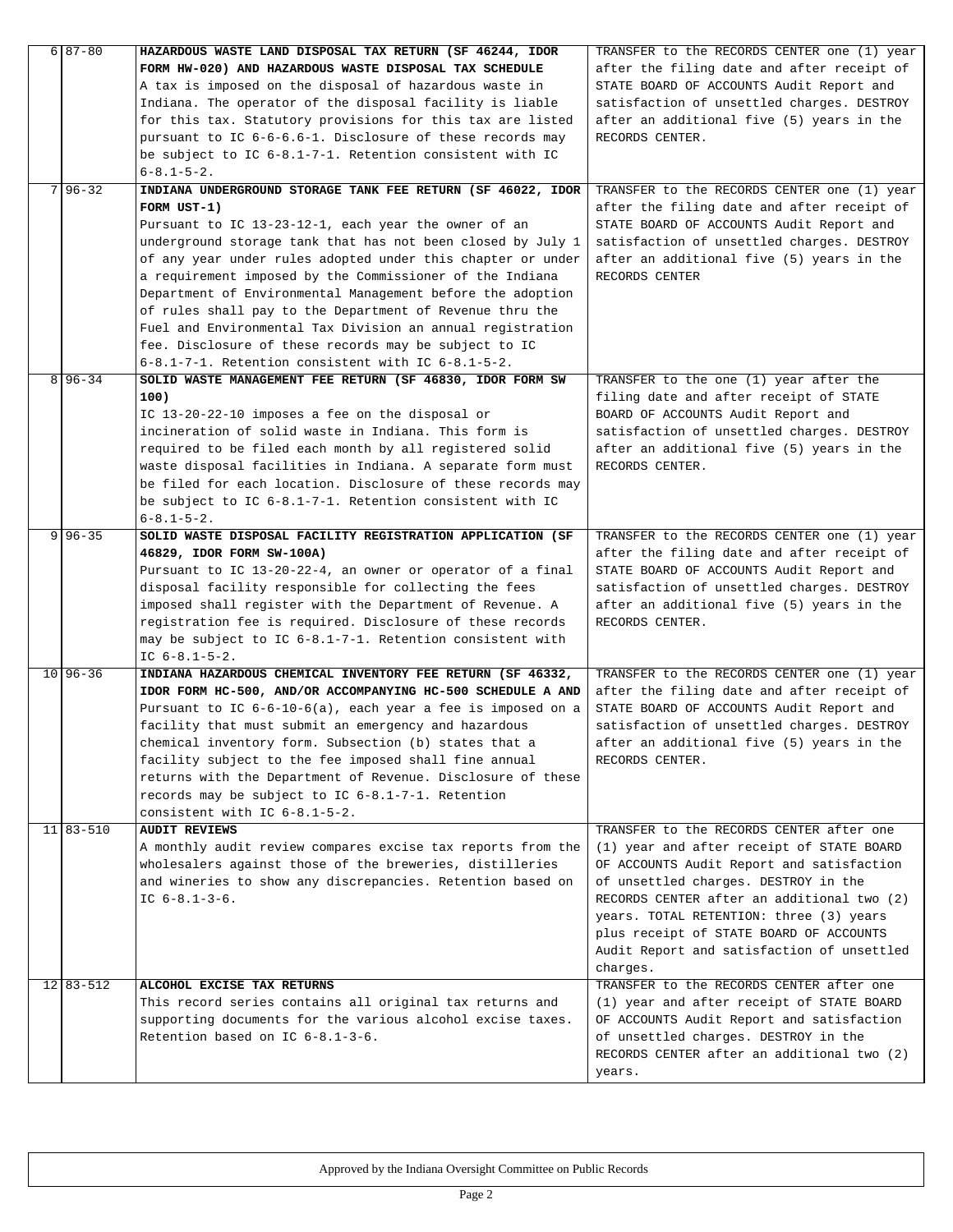| 13 83 - 515  | ALCOHOL PRIMARY SOURCE REPORTS                                             | TRANSFER to the RECORDS CENTER after one                                                   |
|--------------|----------------------------------------------------------------------------|--------------------------------------------------------------------------------------------|
|              | This record series contains original reports filed by                      | (1) year and after receipt of STATE BOARD                                                  |
|              | holders of Primary Source alcohol permits which reflect all                | OF ACCOUNTS Audit Report and satisfaction                                                  |
|              | alcohol shipped into Indiana. Retention based on IC                        | of unsettled charges. DESTROY in the                                                       |
|              | $6 - 8.1 - 3 - 6.$                                                         | RECORDS CENTER after an additional two (2)                                                 |
|              |                                                                            | years.                                                                                     |
|              | <b>Fuel/Environmental Section</b>                                          |                                                                                            |
|              |                                                                            |                                                                                            |
| 14 85 - 659  | INDIANA METERED PUMP SALES AND USE TAX RETURN (SF 211, IDOR                | TRANSFER to the RECORDS CENTER one (1) year                                                |
|              | FORM ST-103MP)                                                             | after the filing deadline and after receipt                                                |
|              | This monthly report is used by all retail merchants in                     | of STATE BOARD OF ACCOUNTS Audit Report and                                                |
|              | reporting the amount of sales tax, exemptions, taxable                     | satisfaction of unsettled charges. DESTROY                                                 |
|              | sales, sales tax due, and any required adjustments. They                   | after an additional five (5) years in the                                                  |
|              | are filed by batch number. Disclosure of these records may                 | RECORDS CENTER.                                                                            |
|              | be subject to IC 6-8.1-7-1. Retention based on IC                          |                                                                                            |
|              | $6-8.1-5-2(b)$ .                                                           |                                                                                            |
| 15 2000-62   | TERMINAL OPERATOR'S MONTHLY RETURN (SF 46291, IDOR FORM                    | TRANSFER to the RECORDS CENTER one (1) year                                                |
|              | $FT-501)$                                                                  | after the filing date and after receipt of                                                 |
|              | The license holder name as indicated on the license is                     | STATE BOARD OF ACCOUNTS Audit Report and                                                   |
|              | submitted along with the account number, federal ID number                 | satisfaction of unsettled charges. DESTROY                                                 |
|              | or Social Security Number and other data elements. Monthly                 | after an additional five (5) years in the                                                  |
|              | transactions for leased terminal space are listed.                         | RECORDS CENTER.                                                                            |
|              | Beginning and ending physical inventories are to be                        |                                                                                            |
|              | provided with total receipts, total disbursements, total                   |                                                                                            |
|              | receipts and stock gains and losses. Accompanying schedules                |                                                                                            |
|              | 501A, 501B and 5011, SF 49088, 49091 and 49092, along with                 |                                                                                            |
|              | IDOR Form FT-501X, and Amended Terminal Operator's Monthly                 |                                                                                            |
|              | Return, may also be present but no tax is remitted with                    |                                                                                            |
|              | this return. Disclosure of these records may be subject to                 |                                                                                            |
|              | IC 6-8.1-7-1. Retention consistent with IC 6-8.1-5-2.                      |                                                                                            |
| 16 83 - 1339 | <b>REFUNDS</b><br>A typical file includes a Claim for Refund (SF 615, IDOR | TRANSFER to the RECORDS CENTER one (1) year<br>after approval or denial of the request for |
|              | Form GA 110L) and may also contain copies of claim                         | the refund and after receipt of STATE BOARD                                                |
|              | vouchers, a letter requesting a refund or a notice that the                | OF ACCOUNTS Audit Report and satisfaction                                                  |
|              | request was disallowed. Disclosure of these records may be                 | of unsettled charges. DESTROY after an                                                     |
|              | subject to IC $6-8.1-7-1$ . Retention based on IC $6-8.1-5-2$ .            | additional five (5) years in the RECORDS                                                   |
|              |                                                                            | CENTER.                                                                                    |
| 17 83 - 1361 | CONSOLIDATED GASOLINE MONTHLY TAX RETURN (SF 49276, IDOR                   | TRANSFER to the RECORDS CENTER one (1) year                                                |
|              | <b>FORM MF-360)</b>                                                        | and after receipt of STATE BOARD OF                                                        |
|              | This consolidated monthly return is for gasoline, oil                      | ACCOUNTS Audit Report and satisfaction of                                                  |
|              | inspection distributors and gasohol blenders licensees.                    | unsettled charges. DESTROY after an                                                        |
|              | This return must be filed each month even if the                           | additional six (6) years in the RECORDS                                                    |
|              | distributor has no activity to report. The following                       | CENTER.                                                                                    |
|              | documents may also be filed with this return: Schedule of                  |                                                                                            |
|              | Receipt (SF 49081), Schedule of Disbursements (SF 49082),                  |                                                                                            |
|              | Amended Consolidated Gasoline Monthly Tax Return (IDOR                     |                                                                                            |
|              | $MF-360X)$ , and Schedule E-1 (Explanation of Adjustment). The             |                                                                                            |
|              | form and attached schedules must be filed on or before the                 |                                                                                            |
|              | twentieth day of the month for which the report is being                   |                                                                                            |
|              | filed. Disclosure of these records may be subject to IC                    |                                                                                            |
|              | 6-8.1-7-1. Retention based on IC 6-8.1-5-2 and IC                          |                                                                                            |
|              | $6 - 6 - 1.1 - 907.$                                                       |                                                                                            |
| 18 83 - 1364 | PETROLEUM SEVERANCE TAX RETURN (SF 11874, IDOR FORM MF-600)                | TRANSFER to the RECORDS CENTER after one                                                   |
|              | The Petroleum Severance Tax is the tax reported and paid on                | (1) year and after receipt of STATE BOARD                                                  |
|              | crude oil and natural gas recovered from the state of                      | OF ACCOUNTS Audit Report and satisfaction                                                  |
|              | Indiana. Records are arranged by batch number. Disclosure                  | of unsettled charges. DESTROY after an                                                     |
|              | of these records may be subject to IC $6-8.1-7-1$ . Retention              | additional six (6) years in the RECORDS                                                    |
|              | based on IC $6-8.1-5-2$ and IC $6-6-1.1-907$ .                             | CENTER.                                                                                    |
|              |                                                                            |                                                                                            |

 $\mathbb{R}$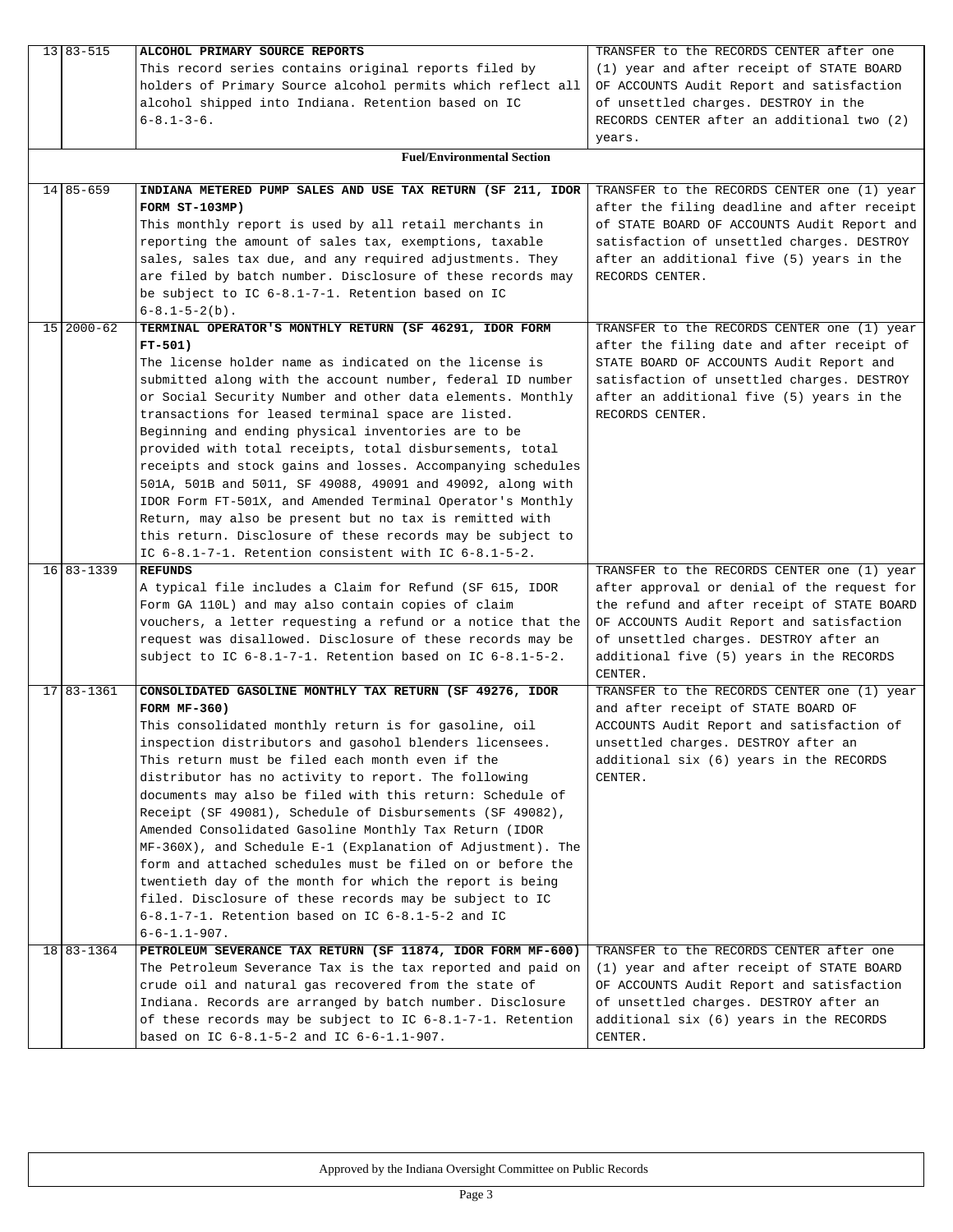| 19 83 - 1366 | CANCELLED BOND FILES                                           | IMAGE according to IARA standards upon      |
|--------------|----------------------------------------------------------------|---------------------------------------------|
|              | Applicants for the various licenses offered by the Fuel and    | receipt. DESTROY hard copies sixty (60)     |
|              | Environmental Tax Division are required by state statute to    | days after verification of electronic       |
|              | file a bond as well, pursuant to IC 6-6-1.1-406 and IC         | records for completeness and legibility.    |
|              | $6-6-4.1-8$ . The file typically includes the application for  | DESTROY electronic records six (6) years    |
|              | a license, the bond, a financial statement, and any            | after the filing date and after receipt of  |
|              | correspondence concerning the bond. Typical contents           | STATE BOARD OF ACCOUNTS Audit Report and    |
|              | include applications for fuel users, fuel dealers, gasoline    | satisfaction of unsettled charges.          |
|              | distributors, aviation dealers and marina operators known      |                                             |
|              | within the Division as FU, FD, MF, AI and MA. Disclosure of    |                                             |
|              | these records may be subject to IC 6-8.1-7-1. Retention        |                                             |
|              | based on IC $6-8.1-5-2$ .                                      |                                             |
| $20 96-17$   | 19--IMPORTER VERIFICATION PAYMENT VOUCHER, SF 46635, REV       | TRANSFER to the RECORDS CENTER one (1) year |
|              | DEPT FORM SF-IVP                                               | after the filing date and after receipt of  |
|              | A separate payment voucher must be filed after obtaining       | STATE BOARD OF ACCOUNTS Audit Report and    |
|              | each verification number from the Indiana Department of        | satisfaction of unsettled charges. DESTROY  |
|              | Revenue when importing non-tax exempt (taxable) special        | after an additional five (5) years in the   |
|              | fuel into Indiana. The payment and return is submitted to      | RECORDS CENTER.                             |
|              | the Fuel and Environmental Tax Division. Disclosure of         |                                             |
|              | these records may be subject to IC $6-8.1-7-1$ . Retention     |                                             |
|              | based on IC $6-8.1-5-2$ .                                      |                                             |
| $21 96-19$   | PETROLEUM PRODUCTS TRANSPORTER REPORT (SF 46287, IDOR FORM     | TRANSFER to the RECORDS CENTER one (1) year |
|              | SF-401) AND SPECIAL FUEL TRANSPORTER SCHEDULE OF DELIVERIES    | after the filing year. DESTROY after an     |
|              | This monthly information report and schedules report           | additional five (5) years in the RECORDS    |
|              | exports, imports and in-state transfers of special fuel        | CENTER.                                     |
|              | thru transports. Filed with the original report is a           |                                             |
|              | Special Fuel Amended Transporter Return (SF 47735, IDOR        |                                             |
|              | Form SF-401X). The report is due on the 25th of the            |                                             |
|              | following month but no tax is remitted with the report.        |                                             |
|              | Disclosure of these records may be subject to IC $6-8.1-7-1$ . |                                             |
|              | Retention based on IC 6-8.1-5-2.                               |                                             |
| $22 96-20$   | ALTERNATIVE FUEL DECAL APPLICATION (SF 46292, IDOR FORM        | IMAGE according to IARA standards upon      |
|              | SF-801)                                                        | receipt. DESTROY hard copies sixty (60)     |
|              | This application and accompanying instructions are used by     | days after verification of electronic       |
|              | a taxpayer to order alternative fuel decals. A federal ID      | records for completeness and legibility.    |
|              | number or Social Security Number is required, along with       | DESTROY electronic records six (6) years    |
|              | vehicle information and tax due, pursuant to IC 6-6-2.1-203    | after the filing date and after receipt of  |
|              | thru IC $6-6-2.1-206$ . Disclosure of these records may be     | STATE BOARD OF ACCOUNTS Audit Report and    |
|              | subject to IC 6-8.1-7-1. Retention consistent with IC          | satisfaction of unsettled charges.          |
|              | $6 - 8.1 - 5 - 2.$                                             |                                             |
| $23 96-22$   | CONSOLIDATED SPECIAL FUEL MONTHLY TAX RETURN (IDOR FORM        | TRANSFER to the RECORDS CENTER one (1) year |
|              | SF-900)                                                        | after the filing date and after receipt of  |
|              | This consolidated monthly return is for license types          | STATE BOARD OF ACCOUNTS Audit Report and    |
|              | supplier, exporter, permissive supplier, importer and          | satisfaction of unsettled charges. DESTROY  |
|              | blender or dyed fuel user. An Amended Consolidated Special     | after an additional five (5) years in the   |
|              | Fuel Monthly Tax Return (SF 47737, IDOR Form SF-900X) may      | RECORDS CENTER.                             |
|              | be filed with the original tax return. The return must be      |                                             |
|              | filed each month within fifteen (15) days following the        |                                             |
|              | last day of the month reported, even if there is no tax        |                                             |
|              | due. The return, any tax due, and any accompanying             |                                             |
|              | schedules are remitted to the Fuel and Environmental Tax       |                                             |
|              | Division. The following Schedules can also be filed with       |                                             |
|              | the SF-101: Receipts (SF 49081), Disbursements (SF 49082),     |                                             |
|              | Diversion Corrections (SF 49085), 10E: Tax Uncollectible       |                                             |
|              | from Eligible Purchasers (SF 49084) and E-1 (an                |                                             |
|              | explanation). Disclosure of these records may be subject to    |                                             |
|              | IC 6-8.1-7-1. Retention consistent with IC 6-8.1-5-2.          |                                             |
| $24 96-11$   | PREPAID SALES TAX RECAP FOR REFINERS, DISTRIBUTORS,            | TRANSFER to the RECORDS CENTER one (1) year |
|              | NONQUALIFIED DISTRIBUTORS, AND TERMINAL OPERATIONS (SF         | after the filing deadline and after receipt |
|              | This form and return must be filed with the Department of      | of STATE BOARD OF ACCOUNTS Audit Report and |
|              | Revenue even when no transactions have occurred. Disclosure    | satisfaction of unsettled charges. DESTROY  |
|              | of these records may be subject to IC $6-8.1-7-1$ . Retention  | after an additional five (5) years in the   |
|              | based on IC $6-8.1-5-2(b)$ .                                   | RECORDS CENTER.                             |